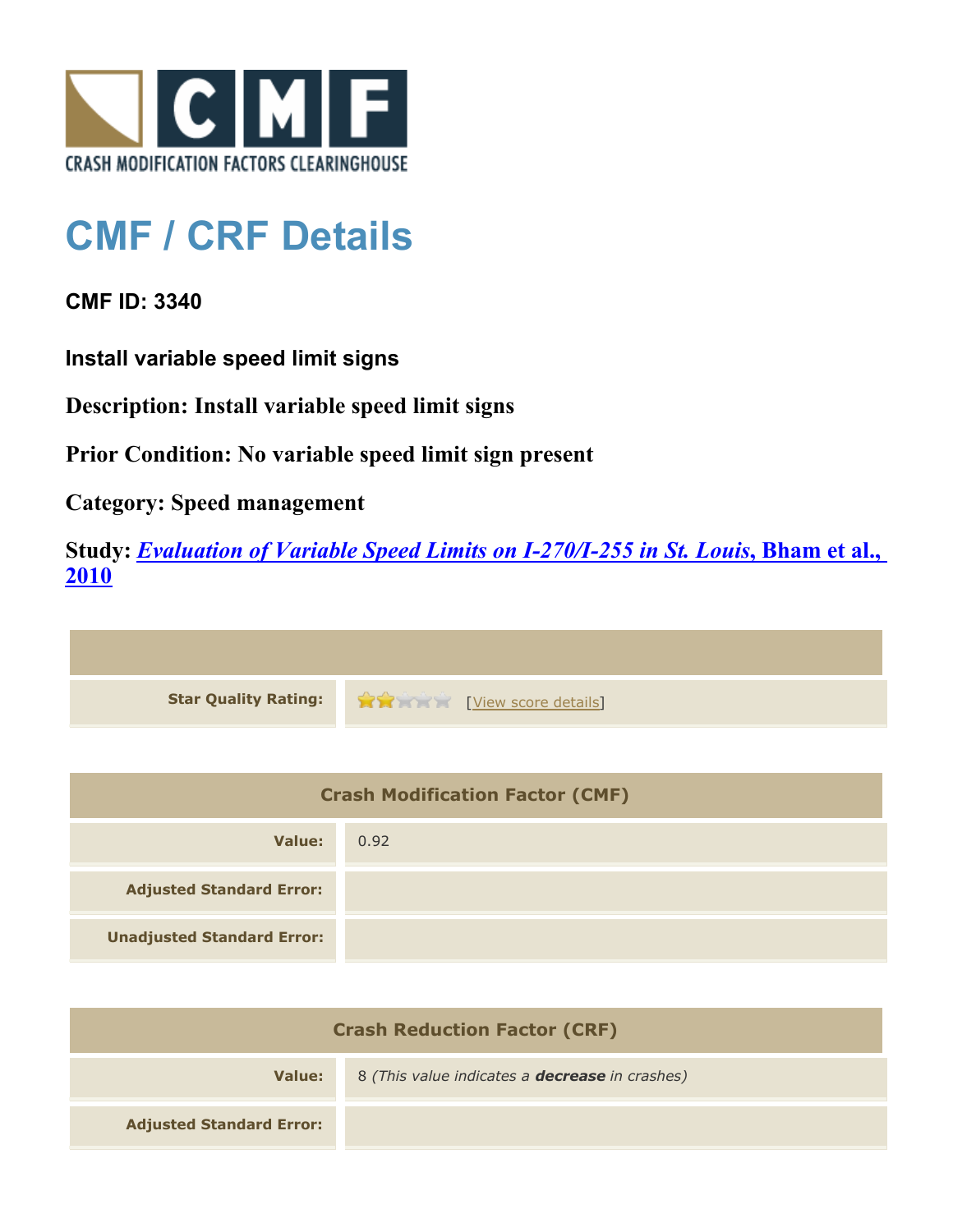| <b>Applicability</b>       |                               |
|----------------------------|-------------------------------|
| <b>Crash Type:</b>         | All                           |
| <b>Crash Severity:</b>     | All                           |
| <b>Roadway Types:</b>      | Principal Arterial Interstate |
| <b>Number of Lanes:</b>    |                               |
| <b>Road Division Type:</b> |                               |
| <b>Speed Limit:</b>        | 40 to 60                      |
| <b>Area Type:</b>          | Urban                         |
| <b>Traffic Volume:</b>     |                               |
| <b>Time of Day:</b>        | All                           |

## *If countermeasure is intersection-based*

| <b>Intersection Type:</b>         |  |
|-----------------------------------|--|
| <b>Intersection Geometry:</b>     |  |
| <b>Traffic Control:</b>           |  |
| <b>Major Road Traffic Volume:</b> |  |
| <b>Minor Road Traffic Volume:</b> |  |

| <b>Development Details</b>      |              |
|---------------------------------|--------------|
| <b>Date Range of Data Used:</b> | 2007 to 2009 |
| <b>Municipality:</b>            | St. Louis    |
| State:                          | <b>MO</b>    |